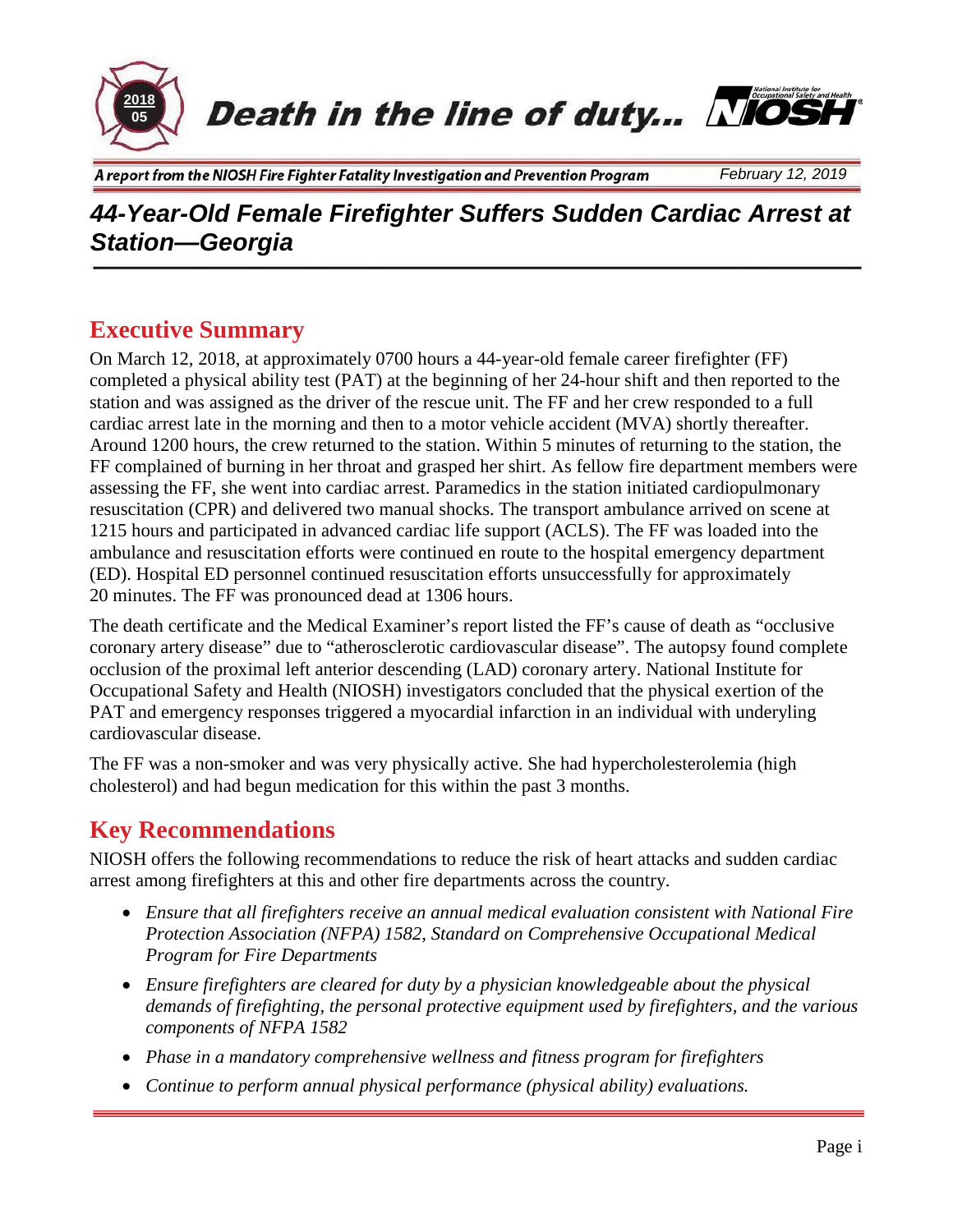The National Institute for Occupational Safety and Health (NIOSH), an institute within the Centers for Disease Control and Prevention (CDC), is the federal agency responsible for conducting research and making recommendations for the prevention of work-related injury and illness. In 1998, Congress appropriated funds to NIOSH to conduct a fire fighter initiative that resulted in the NIOSH Fire Fighter Fatality Investigation and Prevention Program, which examines line-of-duty deaths (LODD) or on-duty deaths of fire fighters to assist fire departments, fire fighters, the fire service, and others to prevent similar fire fighter deaths in the future. The agency does not enforce compliance with state or federal occupational safety and health standards and does not determine fault or assign blame. Participation of fire departments and individuals in NIOSH investigations is voluntary. Under its program, NIOSH investigators interview persons with knowledge of the incident who agree to be interviewed and review available records to develop a description of the conditions and circumstances leading to the death(s). Interviewees are not asked to sign sworn statements and interviews are not recorded. The agency's reports do not name the victim, the fire department or those interviewed. The NIOSH report's summary of the conditions and circumstances surrounding the fatality is intended to provide context to the agency's recommendations and is not intended to be definitive for purposes of determining any claim or benefit.

For further information, visit the program website at www.cdc.gov/niosh/fire or call toll free 1-800-CDC-INFO (1-800-232-4636).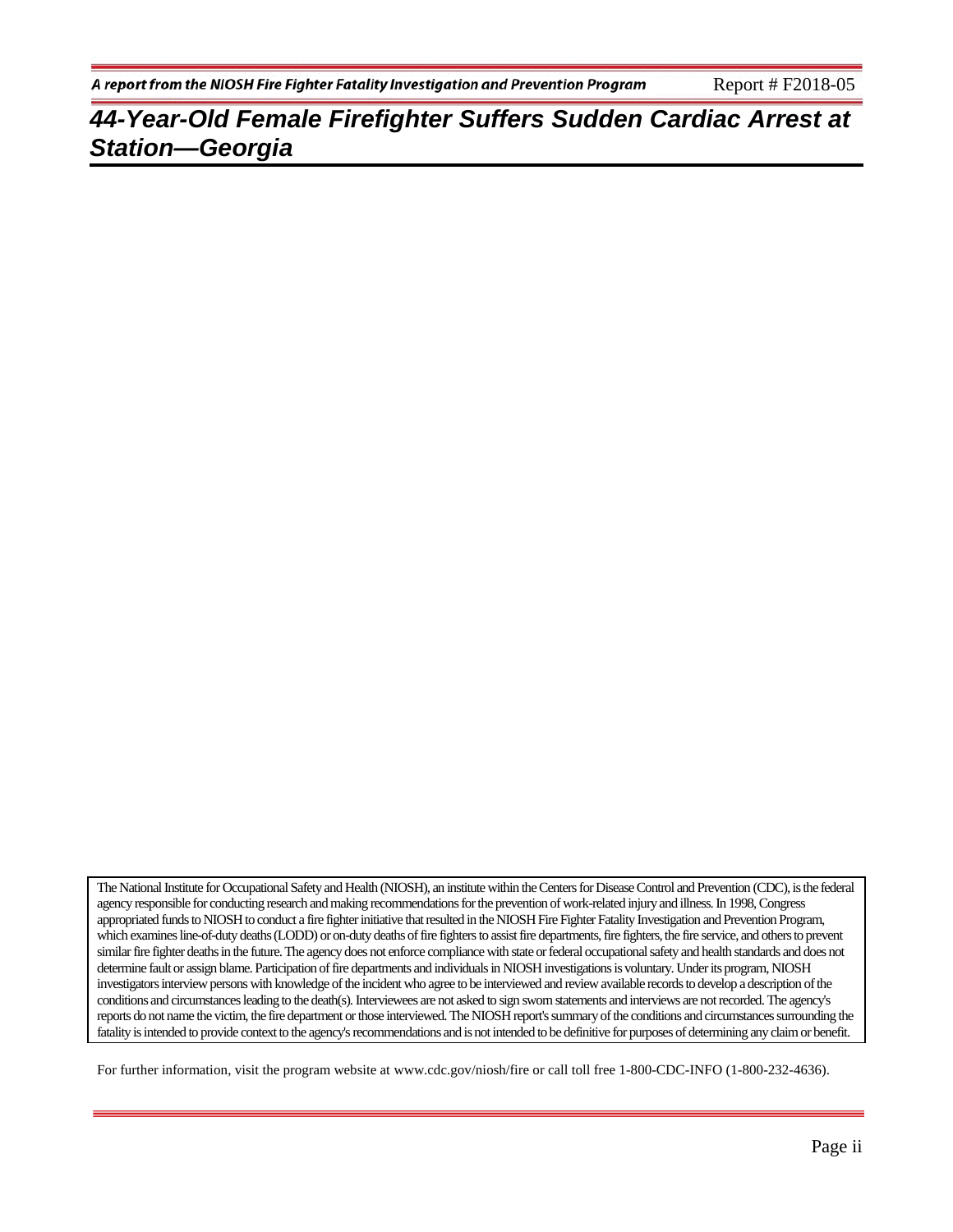

**Death in the line of duty... NOSH** 



A report from the NIOSH Fire Fighter Fatality Investigation and Prevention Program

# *44-Year-Old Female Firefighter Suffers Sudden Cardiac Arrest at Station—Georgia*

### **Introduction**

On March 12, 2018, at approximately 1200 hours a 44-year-old female career FF suffered a cardiac arrest at the station after performing a PAT and responding to two calls (medical and MVA) earlier in the morning. Paramedics in the station initiated CPR and ACLS. The FF was transported to a nearby ED where she was pronounced dead at 1306 hours. The U.S. Fire Administration notified NIOSH of this fatality on March 12, 2018. The fire department (FD) contacted NIOSH on March 21, 2018 to discuss the possibility of inviting NIOSH to perform an investigation. On April 12–13, 2018, a contractor for the NIOSH Fire Fighter Fatality Investigation and Prevention Program (the NIOSH investigator) conducted an on-site investigation of the incident.

During the investigation, the NIOSH investigator interviewed the following people:

- Fire Chief
- Deputy Fire Chief
- District Fire Chiefs
- Firefighter/paramedic assigned to the rescue with the FF
- Firefighters who were working at the station with the FF
- Training center personnel who helped administer the PAT
- A firefighter who had worked with the FF for many years and was a close friend
- Father of the FF
- Medical Examiner

The NIOSH investigator reviewed the following documents:

- FD incident reports for calls during the day
- Emergency medical service (ambulance) report
- Transporting ambulance prehospital care report
- Hospital emergency department (ED) records
- Training records
- FD medical records
- Personal physician records
- Death certificate
- Autopsy report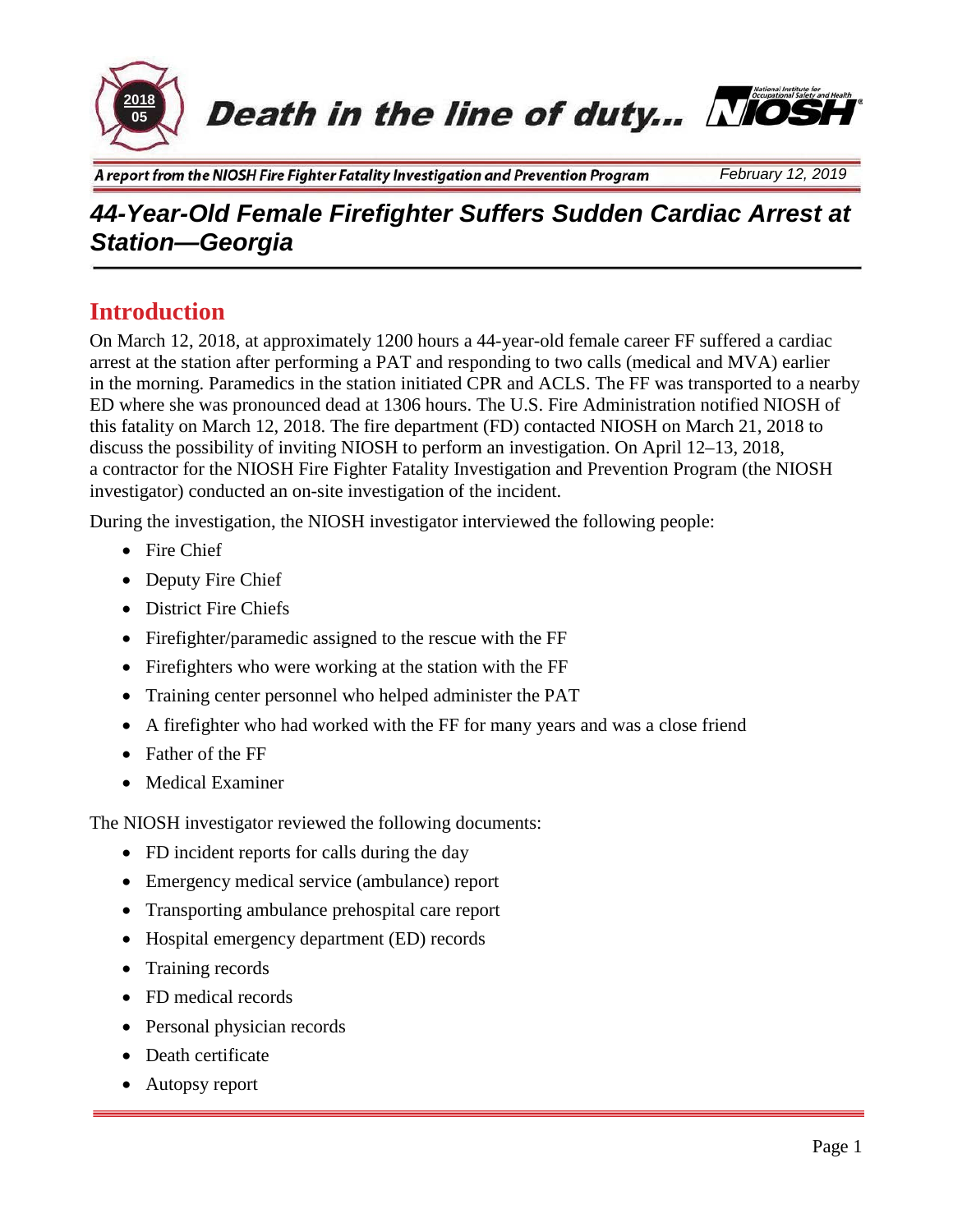### **Investigation**

On March 12, 2018, at about 0630 hours, a 44-year-old female FF reported to the training academy to perform her annual PAT. The FF arrived at the training facility early and interacted with several firefighters and instructors in the classroom, who all reported that she was in good spirits prior to the start of her PAT. At approximately 0730, baseline vital signs were taken  $(HR = 58$  beats per minute;  $BP = 130/90$  millimeters of mercury [mmHg]), and the FF performed her PAT. It was a clear, cool day (45°F). The timed test consisted of 11 tasks (see **Appendix A**) and was administered by training center staff. Test administrators reported that the FF performed the test at a steady pace and did not seem to be exhausted at the completion of the test. The FF passed the PAT, completing the test in 10 minutes and 56 seconds (passing time = 11:30 or less), but her time was longer than the previous year. The FF expressed disappointment in her time but did not show any signs of distress. After cooling down, she had several short conversations with other firefighters, including a conversation with the fitness coordinator in which she reported that her knees bothered her throughout the test. The FF left the training academy and reported to her fire station at approximately 0830 hours.

At the fire station, the FF was assigned as driver of the rescue unit. Station members were assigned to complete CPR training during the day. After brief conversations, members set up equipment to review a CPR training video and began watching the video. At 1022 hours, the rescue unit was dispatched to a cardiac arrest in a neighboring area. The FF assisted with carrying equipment for the call. A fellow firefighter on scene noticed that the FF was diaphoretic. When questioned, the FF indicated that she had done the PAT and was tired. The rescue unit returned to the station and restocked the vehicle. A few minutes after their return, at 1125 hours, the rescue unit was dispatched to assist with an MVA with an individual who was displaying an altered level of consciousness. The rescue crew was on scene with the engine crew from their station for about 13 minutes. Some members reported that the FF performed in a typical fashion on scene, while others remembered that she might have been more subdued than normal and eager to return to the station. On the way back to the station, the FF complained that she had a burning sensation in her throat, which she attributed to breathing cold air during the PAT.

The rescue unit returned to the station a few minutes before noon. Within approximately five minutes of returning to the station, the FF began complaining of the burning in her throat and indicated that it had gotten much worse. She stated that it was 10 out of 10 on the pain scale and became increasingly agitated. Her primary complaint was the burning in her throat but she also said she was having difficulty breathing and one firefighter heard her complain of chest pain. She also grabbed her shirt indicating that she had chest pain. She was given 325 mg of aspirin. Fellow firefighters, three of whom were paramedics, tried to calm the FF and help her find a comfortable position but she was in obvious distress and could not find a comfortable position. After repeated sitting and standing, the FF went to her knees and the crew helped her to the floor where she assumed the left lateral recumbent position. A set of vitals were taken (HR = 132 beats per minute;  $BP = 132/83$  mmHg; respirations = 24 breaths per minute) and it was noted that she was diaphoretic. Although the FF was alert and oriented and following instructions, she was clearly in pain, and one of the firefighters contacted Command Staff via phone that there was a firefighter who was having a serious health issue. Electrodes were placed on the FF but an error screen obscured the view of the monitor. As the paramedics were attempting to get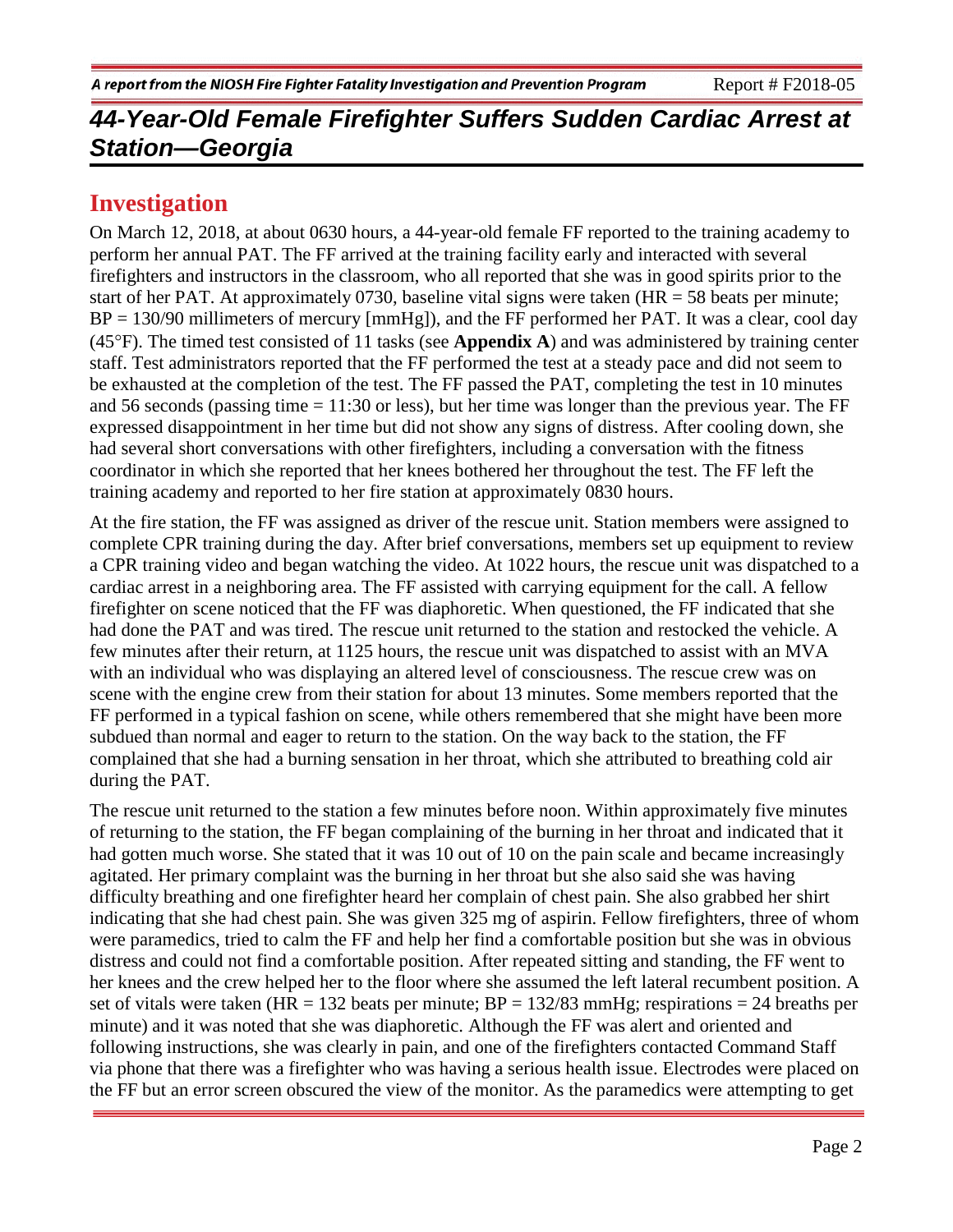an electrocardiogram (EKG), the FF went into seizure-like activity and had a cardiac arrest. The FF was cyanotic from the chest up. CPR was initiated immediately. An oral airway could not be secured because the FF had a clenched jaw. Oxygen was administered via bag-valve mask and skin color began to improve. An intravenous (IV) access was gained in the antecubital space. A nasal airway was secured. Automated external device (AED) pads were placed on the FF and a shock was delivered. Epinephrine was administered.

While paramedics were rendering care to the FF, another firefighter called dispatch and requested a transport ambulance, and alerted the Acting Battalion Chief of the serious nature of the call. The transporting ambulance arrived at approximately 1215 hours and found the FF unresponsive, pulseless, cyanotic, and apneic. CPR was in progress and a LUCAS™ device (automated chest compressions) was applied. The FF was attached to a cardiac monitor, which indicated that the FF's heart rhythm was ventricular fibrillation (VFIB). A shock was delivered. The FF released the clenching of her jaw and was successfully intubated at approximately 1226 hours. Additional cardiac medications were administered and the FF received two more shocks. At approximately 1234 hours, the FF's heart rhythm went into pulseless electrical activity (PEA).

The ambulance arrived at the ED at 1243 hours. The FF was in asystole. CPR and ACLS were continued. The ED physician's diagnosis was acute non-ST elevation myocardial infarction (NSTEMI). The FF received additional epinephrine, as well as magnesium sulfate, and calcium chloride. Bedside ultrasound results revealed no cardiac activity. At 1306 hours, the FF was pronounced dead.

## **Medical Findings**

The FF suffered a witnessed cardiac arrest and received immediate treatment from fellow firefighters/ paramedics at her fire station, was transported by an ACLS ambulance, and underwent continued resuscitation efforts for approximately 20 minutes in the ED. The Medical Examiner's report identified the cause of death as occlusive coronary artery disease due to atherosclerotic heart disease. See **Appendix B** for a more detailed description of autopsy findings.

The FF was active in recreational sporting activity and exercised regularly although her frequency of exercise had decreased since she entered paramedic school. She was a competitive athlete in high school and college, and played semi-professional basketball after college. She continued to compete competitively in tennis, play basketball and softball, and do horseback riding, ballroom dancing, and martial arts. The FF had knee surgery in 2016 and had been struggling with knee pain for the past several months. The FF had medical evaluations as part of the Hazardous Materials (HAZ MAT) Response Team in prior years but her last medical evaluation for HAZ MAT was in 2015. In March of 2017, the FF received a medical evaluation following her service as a member of the HAZ MAT team; no medical concerns were noted. As a requirement for paramedic school, the FF received a FD medical evaluation in October of 2017; a follow-up examination in February of 2018 included a resting EKG at which time vital signs were also recorded. The EKG was normal, no major concerns were noted, and a medical clearance letter was given. At that time, the FF had a blood pressure of 120/81 mmHg (normal is < 120/80, elevated systolic blood pressure/prehypertension is 120–129/< 80, and hypertension is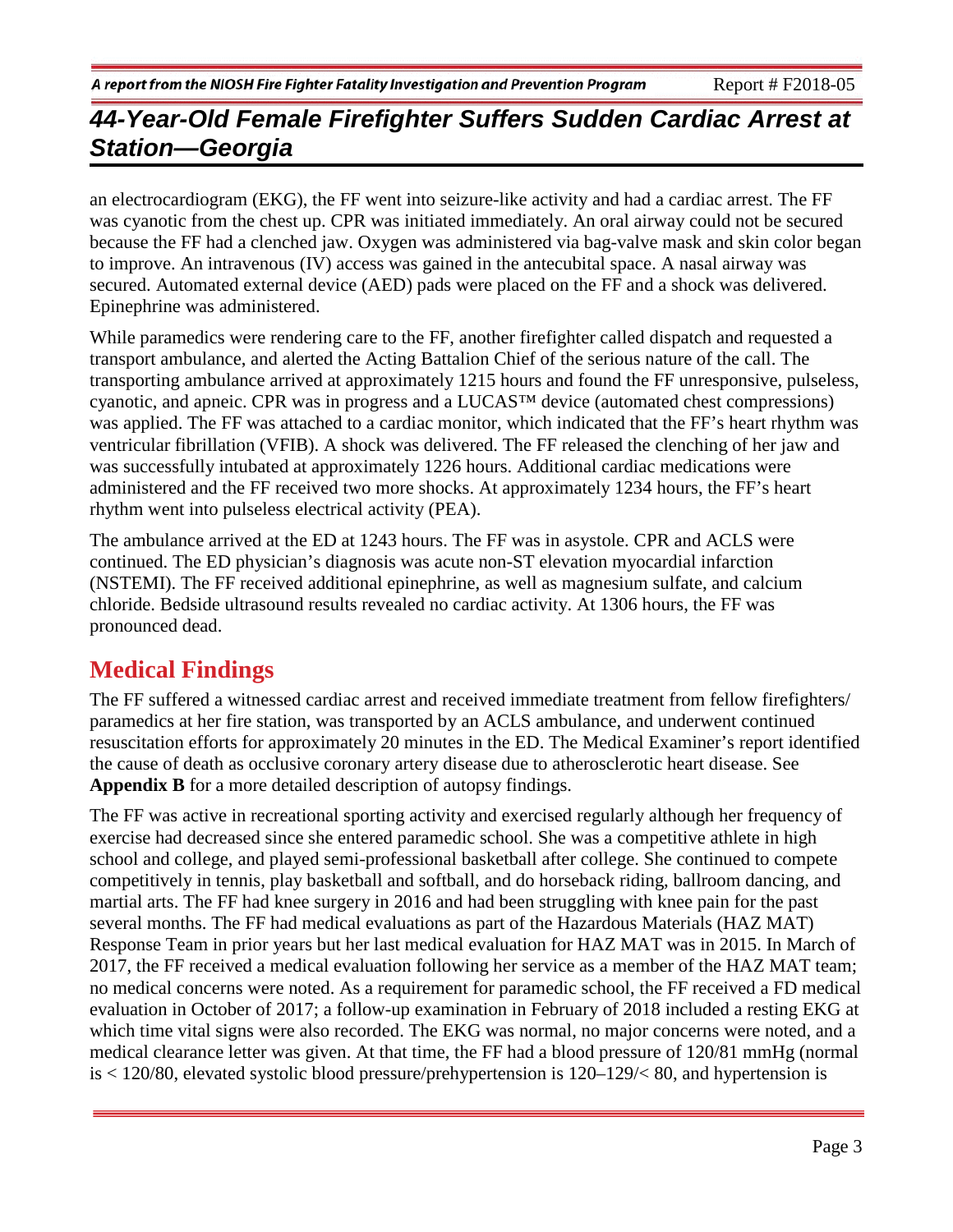considered > 130 systolic and/or > 80 diastolic) [Whelton et al. 2018]). Blood work performed in May 2015 indicated the FF had a high level of total cholesterol (257 milligrams per deciliter [mg/dL]; desirable  $\lt$  200 mg/dL), a borderline high level of "bad" cholesterol or low density lipoprotein (LDL = 146 mg/dL; optimal < 100 mg/dL), a high level of triglycerides (TG = 233 mg/dL; normal < 160 mg/dL), a normal level of "good" cholesterol or high density lipoprotein (HDL = 64 mg/dL; desirable > 60 mg/dL), and a normal level of blood glucose (88 mg/dL; fasting normal < 100 mg/dL) [Kratz et al. 2004; NHLBI 2013]. Although the FF had a history of elevated cholesterol levels and high triglycerides noted in her HAZ MAT physicals dating back to July of 2012, she had only begun taking cholesterol lowering statin medication (Crestor®) in the past 3 months. In January 2018, she called her physician to complain of heartburn after starting the medication. Although the physician did not believe the heartburn was due to the medication, it was advised that she try switching to a lower dose. The FF had a family history of high cholesterol but no other history of cardiovascular disease in the family. She was never a smoker. She was 65 inches tall and weighed 207 pounds, giving her a BMI of 34.4 kilograms per meter squared  $(kg/m<sup>2</sup>)$  (a BMI of 30.0 or greater is considered obese) [NHLBI no date]. The Medical Examiner noted her BMI but reported in a phone conversation that she was extremely muscular.

## **Fire Department**

At the time of the NIOSH investigation, the FD consisted of approximately 700 uniformed personnel operating out of 29 fire stations. The FD serves a population of approximately 750,000 in a geographic area of 305 square miles.

## **Employment and Training**

Applicants must be at least 18 years of age, possess a valid state driver's license, and have a high school diploma or equivalent. Applicants complete an online application, take a written examination, and complete a PAT. A background check is performed and applicants have an initial interview. Successful applicants are then offered conditional employment but must pass a polygraph, a psychological evaluation, and a medical evaluation. Applicants then meet with the Chief for an interview. New members attend the Fire Academy for approximately one year and are certified in firefighting and as AEMTs (advanced emergency medical technicians). New hires are on probation for 18 months after they are offered conditional employment. The FF had been with the FD for almost 19 years.

## **Medical Evaluations**

The FD requires preplacement medical evaluations for applicants. Components of the preplacement medical evaluation include the following:

- Complete medical history
- EKG
- Complete blood count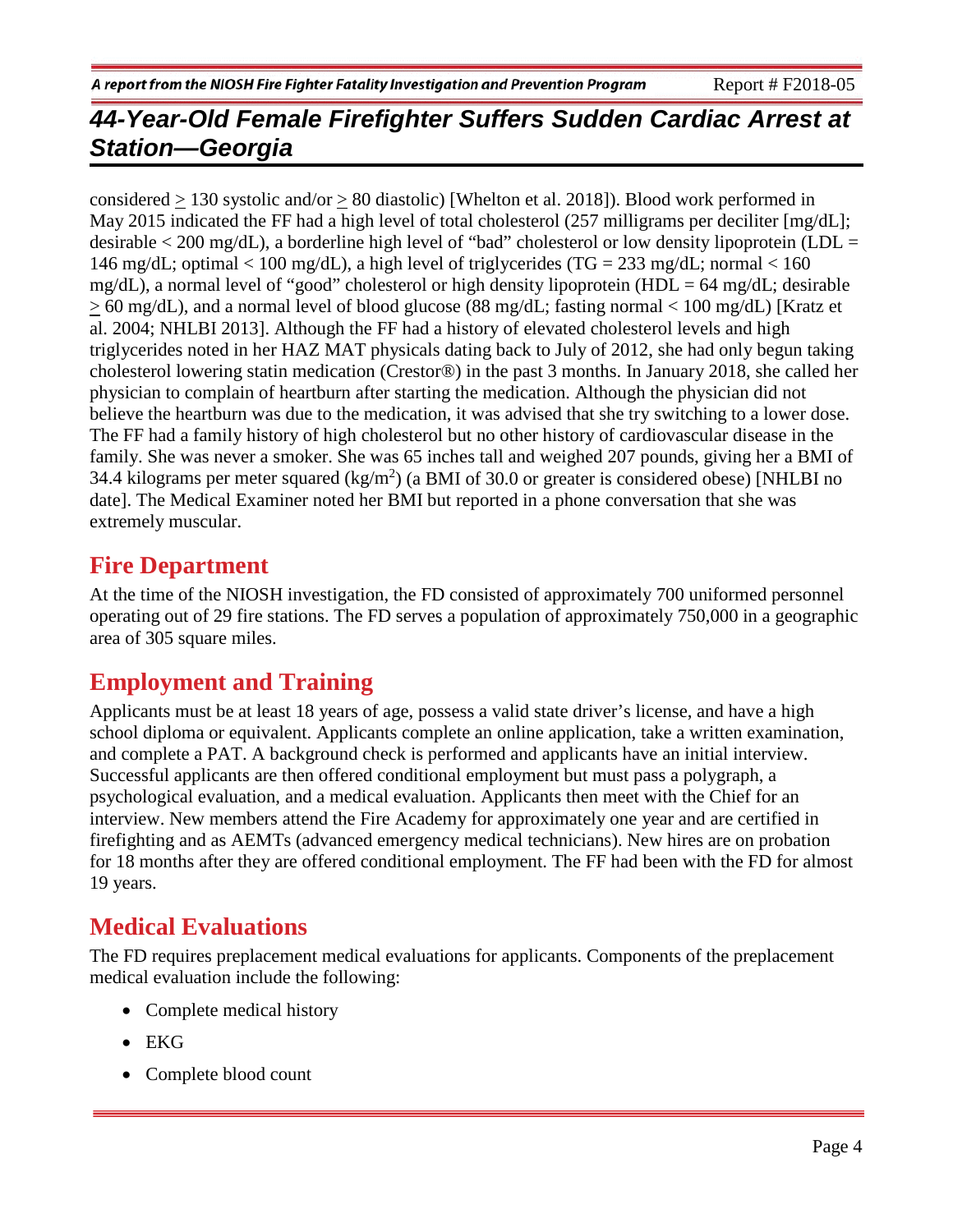- Urinalysis
- Urine drug screen
- Audiogram
- Vision test
- Respirator use questionnaire
- Spirometry (lung function testing)
- Chest X-ray

The FD does not require annual medical evaluations for all members or annual medical clearance for self-contained breathing apparatus (SCBA) respirator use. Members of the HAZ MAT Response Team receive a medical clearance yearly through the County Medical Clinic. Firefighters are required to provide medical clearance following a serious injury or illness that has the member off duty for 30 days or more.

## **Wellness/Fitness Programs**

The FD has aerobic and strength-training equipment in the fire stations and firefighters are permitted and encouraged to work out on duty. The FD requires members to complete the PAT every year and employs a fitness coordinator who is available to assist members. However, the FD does not offer a comprehensive wellness/fitness program as recommended by the IAFF/IAFC Wellness Fitness Initiative [IAFF and IAFC 2018]. Members do have access to health maintenance programs through the County Medical Clinic. Additionally, for many years the FD has recommended an annual physical as part of its yearly performance appraisal.

### **Discussion**

#### **Sudden Cardiac Events**

Sudden cardiac events are most often caused by myocardial infarction (heart attack) or cardiac arrest (fatal arrhythmias). In the United States, atherosclerotic coronary heart disease (coronary artery disease) is the most common risk factor for cardiac arrest and sudden cardiac death [Myerburg and Castellanos 2008].

#### **Coronary Artery Disease**

Coronary artery disease refers to atherosclerotic plaque in the coronary arteries and the complications of the plaque. The narrowing of the coronary arteries by atherosclerotic plaque develops over many years, typically decades [Libby 2013]. However, the growth of these plaques probably occurs in a nonlinear, often abrupt fashion. Plaque buildup can restrict blood flow and result in insufficient delivery of oxygen to heart muscle (myocardial ischemia), particularly with exertion, which may produce chest pain (angina). Heart attack or myocardial infarction typically occurs with the sudden occurrence of complete blockage (occlusion) in one or more coronary arteries that have not developed a collateral blood supply. This sudden blockage is primarily due to blood clots (thromboses) forming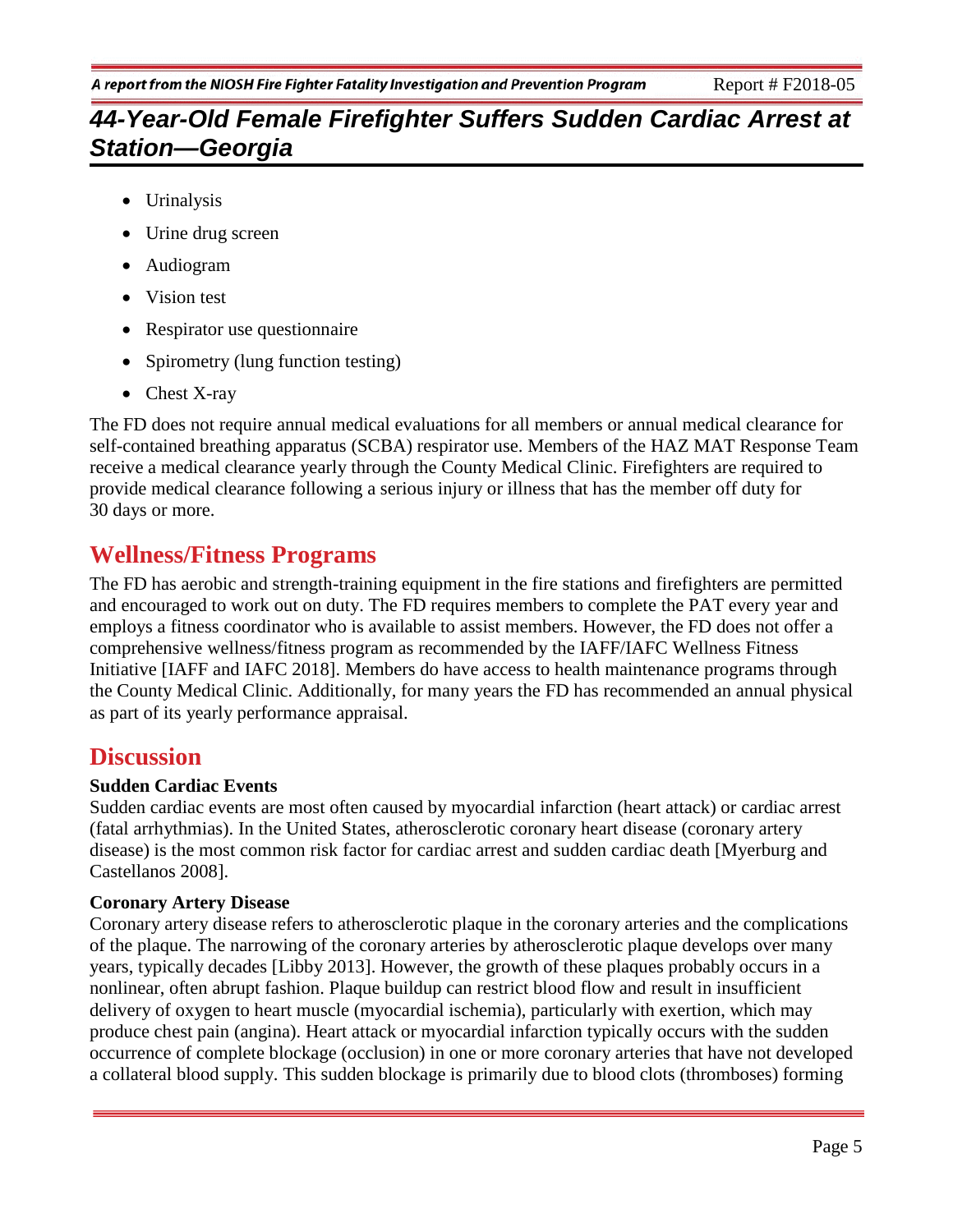on top of a ruptured atherosclerotic plaque [Libby 2013]. Heart attacks and sudden cardiac death can be triggered by heavy physical exertion [Albert et al. 2000; Mittleman et al. 1993; Willich et al. 1993], including snow shoveling [Franklin et al. 2001] and firefighting activity, to include alarm response and training [Kales et al. 2003, 2007; NIOSH 2007].

Major risk factors for coronary artery disease and heart attacks are categorized as modifiable or nonmodifiable risk factors. Non-modifiable risk factors include male sex, age > 45 years for men and > 55 years for women, and heredity/family history. Modifiable risk factors are those that can be controlled or eliminated by lifestyle changes or medications. Major modifiable risk factors include smoking, hypertension, diabetes, hyperlipidemia/dyslipidemia, obesity, and lack of physical inactivity [Mayo clinic no date]. The FF had no known non-modifiable risk factors and two modifiable risk factors (dyslipidemia and obesity). Beyond the major modifiable risk factors, it is also known that the risk of cardiovascular disease in women increases after menopause [AHA 2015; Manson and Woodruff 2016]. The FF had a hysterectomy approximately one year earlier and had begun estrogen replacement therapy approximately 3 months before her death.

Establishing the occurrence of an acute heart attack requires any of the following: characteristic EKG changes, elevated cardiac enzymes, or coronary artery thrombus/plaque rupture. In this case, the FF was diagnosed with acute NSTEMI. The autopsy found complete occlusion of the LAD coronary artery confirming that the FF died of a heart attack.

#### **Heart Attack Symptoms**

An individual who is experiencing a heart attack may experience a range of signs and symptoms, including [AHA 2016]:

- Uncomfortable pressure, squeezing, fullness or pain in the chest
- Pain or discomfort in one or both arms, the back, neck, jaw, or stomach
- Shortness of breath
- Sweating (diaphoresis)
- Nausea or vomiting
- Dizziness or lightheadedness

The signs and symptoms of a heart attack vary greatly in how they present and in their severity. Some experience the sensation of "an elephant on their chest," while others may experience shortness of breath or fatigue; in some individuals, sudden cardiac death is the first sign of myocardial infarction. Some of the variability in the signs and symptoms occurs because of the location of the blockage. There is also evidence that the symptoms of a heart attack vary by age and gender [AHA 2016]. Although the most common symptom in women is some type of chest pain, pressure, or discomfort in the chest, it is not always severe or even the most prominent symptom. Women are more likely than men to have heart attack symptoms that are unrelated to chest pain, such as neck, jaw, shoulder, upper back or abdominal discomfort; shortness of breath; pain in one or both arms; nausea or vomiting; sweating; lightheadedness or dizziness [Mayo Clinic no date]. When considering only the chief complaint at admission, which often guides triage and treatment, men have been found to have chest pain as the chief complaint more often (69%) than women (54%) [Milner et al. 2004]. Although it is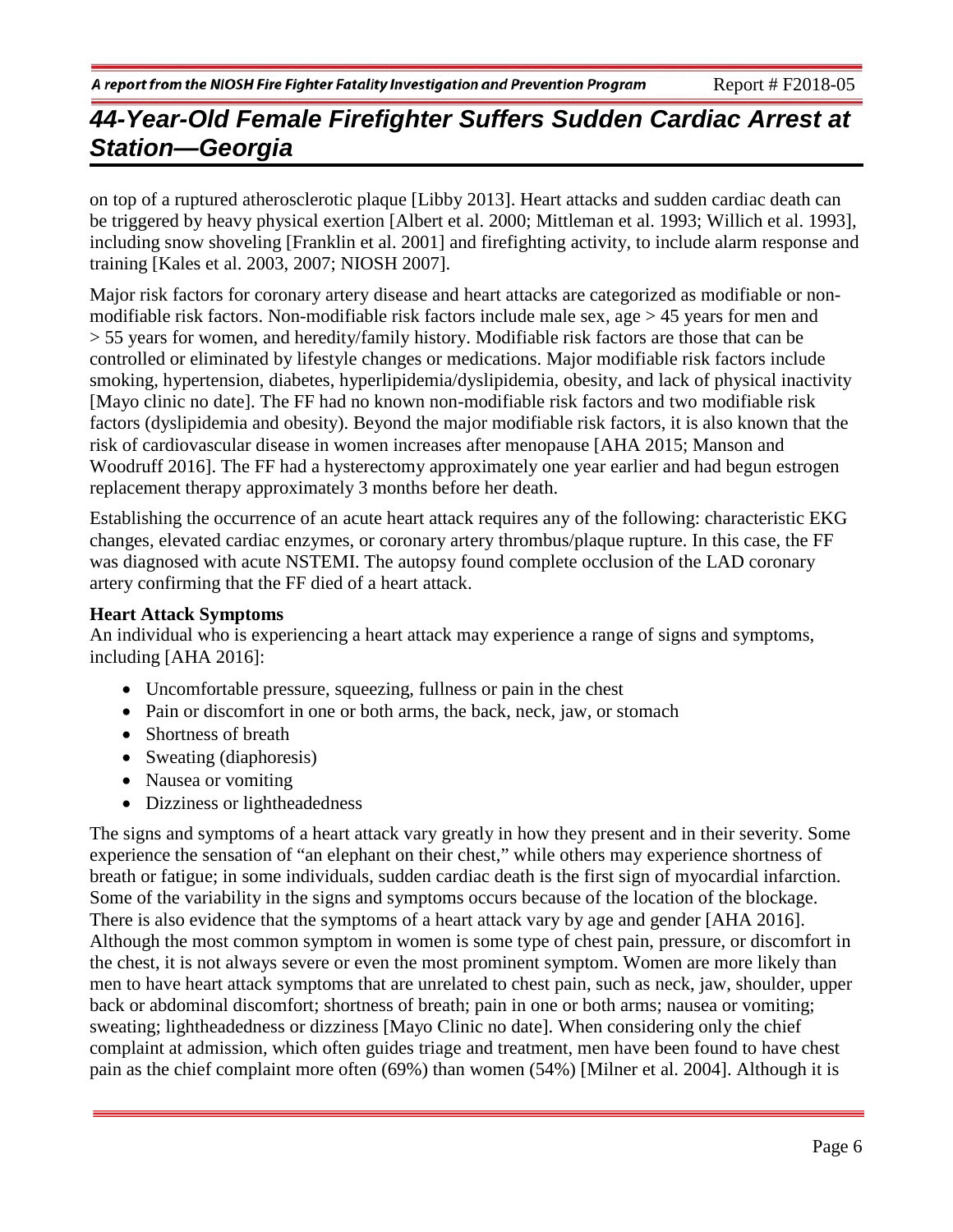not fully known why men and women have different signs and symptoms of a heart attack, it may be related to differences in comorbidities [Arslanian-Engoren et al. 2006] or in the type of vessels occluded (major epicardial arteries versus microvascular arteries) [Mayo Clinic no date].

#### **Occupational Medical Standards for Structural Firefighters**

Nearly half of all firefighter duty-related deaths are caused by sudden cardiac death. Firefighting results in multiple cardiovascular changes that could lead to plaque rupture or arrhythmogenic changes in individuals with underlying cardiovascular disease [Smith et al. 2016]. Research relying on autopsy data suggests that the majority of firefighter duty-related sudden cardiac deaths have atherosclerosis and/or cardiomegaly/left ventricular hypertrophy [Geibe et al. 2008; Kales et al. 2003; Yang et al. 2013]. To reduce the risk of sudden cardiac events or other incapacitating conditions among firefighters, the NFPA developed 1582, *Standard on Comprehensive Occupational Medical Program for Fire Departments* [NFPA 2018a].

Recommendations for conducting exercise stress tests (ESTs) on asymptomatic individuals without known heart disease are varied. NFPA 1582, a voluntary industry standard, recommends risk stratification beginning at age 40 using the "Heart Risk" score (estimated 10-year risk of heart attack, cardiac death, or stroke) [ACC/AHA 2019; NFPA 2018a]. Firefighters with intermediate risk (10-year risk 10% to  $<$  20%) should receive a symptom-limiting EST to  $>$  12 metabolic equivalents (METs) to ensure the cardiac workload for strenuous firefighting will not precipitate a sudden cardiac event [NFPA 2018a]. (The FF's 10-year Heart Risk score was calculated using risk factor data from her most recent medical exam and laboratory testing. Her estimated 10-year Heart Risk was 0.8%, which is considered low risk.) The Heart Risk calculator does take into account premature menopause.

The FD did not require but recommended annual medical evaluations for all members. The FF had received a FD medical evaluation in prior years because she was as part of the HAZ MAT team and was recently evaluated as she began paramedic school. She had seen her personal physician approximately 3 months earlier and had begun medication for her high cholesterol/high triglycerides.

NIOSH offers the following recommendations to reduce the risk of heart attacks and sudden cardiac arrest among firefighters at this and other fire departments across the country. It is unclear if any of these recommendations could have prevented the sudden cardiac arrest and subsequent death of this FF.

### **Recommendations**

#### *Recommendation #1: Ensure that all firefighters receive an annual medical evaluation consistent with NFPA 1582,* **Standard on Comprehensive Occupational Medical Program for Fire Departments.**

Discussion: Guidance regarding the content and frequency of these medical evaluations can be found in NFPA 1582 [NFPA 2018a]. These evaluations are performed to determine a firefighter's medical ability to perform duties without presenting a significant risk to the safety and health of themselves or others. This medical evaluation should be consistent with the requirements of NFPA 1582.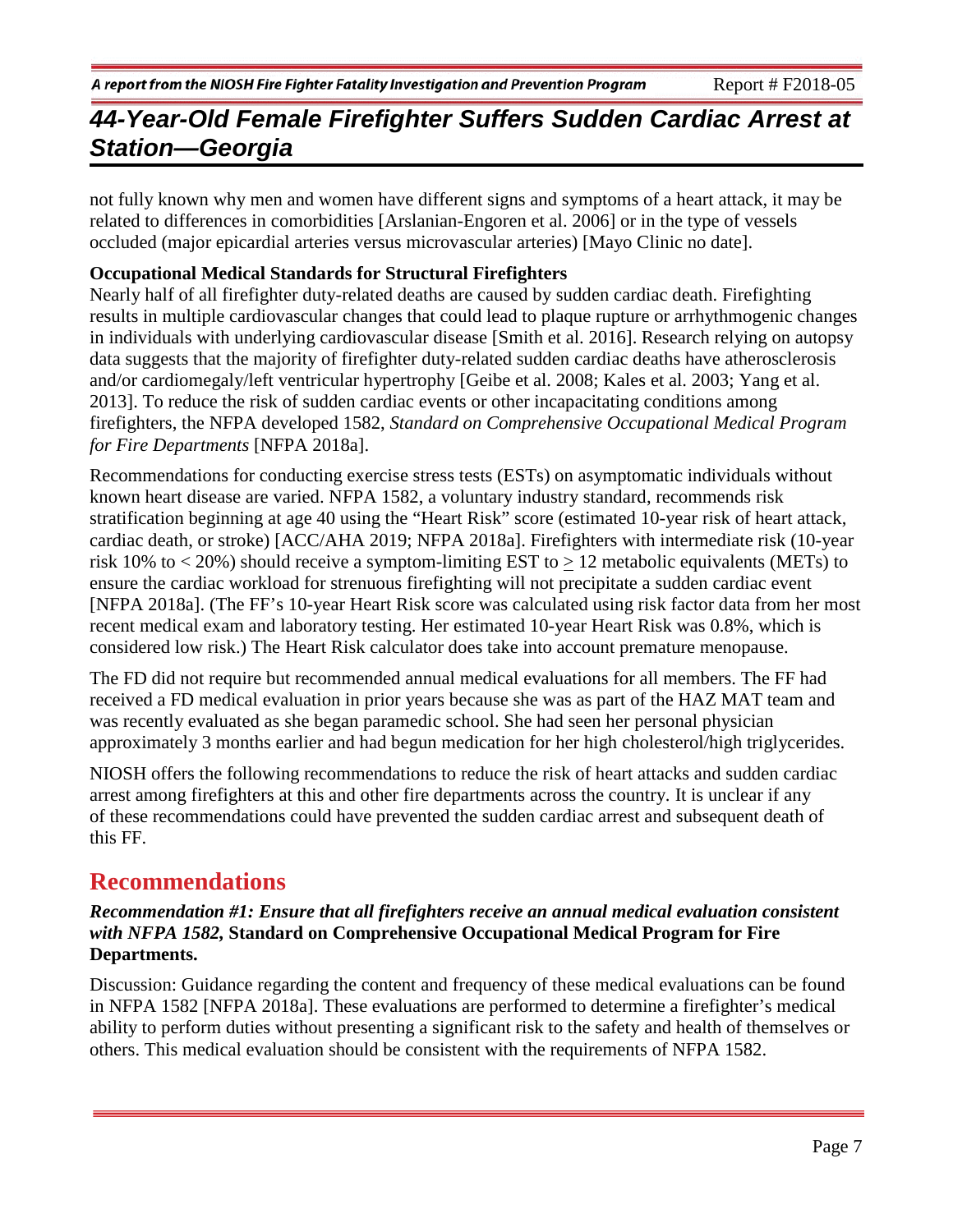#### *Recommendation #2: Ensure firefighters are cleared for duty by a physician knowledgeable about the physical demands of firefighting, the personal protective equipment (PPE) used by firefighters, and the various components of NFPA 1582.*

Discussion: According to NFPA 1582, the FD should require that physicians are familiar with the physical demands of firefighting and the risks that firefighters encounter and should guide, direct, and advise members with regard to their health, fitness, and suitability for duty [NFPA 2018a]. The physician should review job descriptions and essential job tasks required for all FD positions to understand the physiological and psychological demands of firefighting and the environmental conditions under which firefighters perform, as well as the PPE they must wear during various types of emergency operations.

#### *Recommendation #3: Phase in a mandatory comprehensive wellness and fitness program for firefighters.*

Discussion: Guidance for fire department wellness/fitness programs to reduce risk factors for cardiovascular disease and improve cardiovascular capacity is found in NFPA 1583, *Standard on Health-Related Fitness Programs for Department Members* [NFPA 2015], and the IAFF/IAFC *Fire Service Joint Labor Management Wellness-Fitness Initiative* [IAFF and IAFC 2018]. Worksite health promotion programs have been shown to be cost effective by increasing productivity, reducing absenteeism, and reducing the number of work-related injuries and lost workdays [Aldana 2001; Stein et al. 2000]. Health promotion programs for firefighters have been shown to reduce coronary heart disease risk factors and improve fitness levels, with mandatory programs showing the most benefit [Blevins et al. 2006; Dempsey et al. 2002; Womack et al. 2005].

#### *Recommendation #4: Continue to perform annual physical performance (physical ability) evaluations.*

Discussion: NFPA 1500, *Standard on Fire Department Occupational Safety and Health Program,*  recommends fire department members who engage in emergency operations be annually evaluated and certified by the FD as having met the physical performance requirements identified in paragraph 10.2.3 of the standard [NFPA 2018b]. This is recommended to ensure firefighters are physically capable of performing the essential job tasks of structural firefighting. Although it is known that strenuous physical exercise or work can trigger a cardiovascular event in individuals with underlying risk, a variety of epidemiological, basic scientific, and clinical evidence suggests that regular physical activity decreases the risk of a cardiac event and that the benefits of regular activity outweigh the risks [Thompson et al. 2007].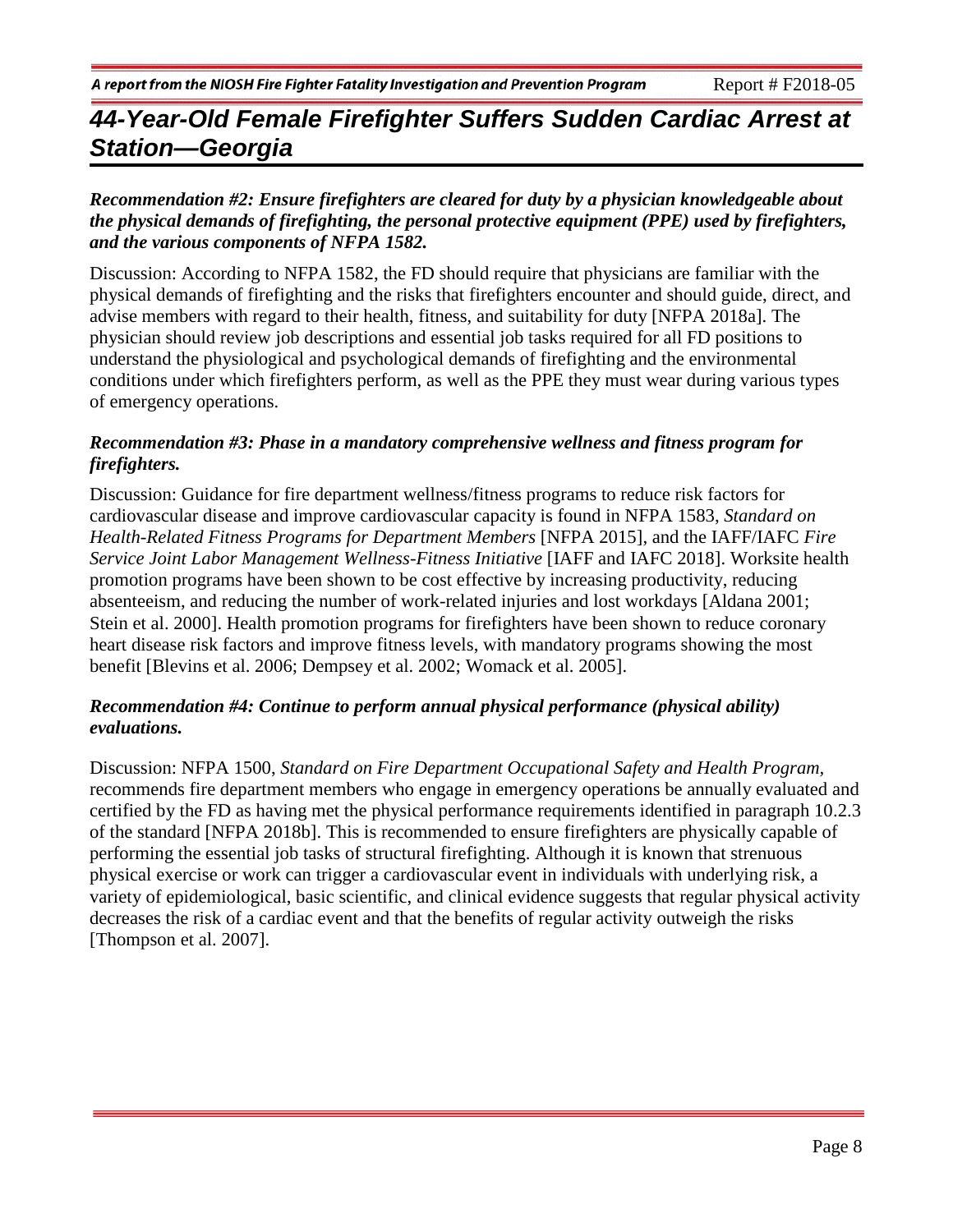## **References**

ACC/AHA [2019]. Atherosclerotic cardiovascular disease risk estimator plus. Washington, DC: American College of Cardiology; Dallas, TX: American Heart Association, [http://tools.acc.org/ASCVD-Risk-Estimator-Plus/#!/calculate/estimate/.](http://tools.acc.org/ASCVD-Risk-Estimator-Plus/#!/calculate/estimate/)

AHA [2015]. Menopause and heart disease. Dallas, TX: American Heart Association, [http://www.heart.org/HEARTORG/Conditions/More/MyHeartandStrokeNews/Menopause-and-Heart-](http://www.heart.org/HEARTORG/Conditions/More/MyHeartandStrokeNews/Menopause-and-Heart-Disease_UCM_448432_Article.jsp)Disease UCM 448432 Article.jsp.

AHA [2016]. Warning signs of a heart attack. Dallas, TX: American Heart Association, [http://www.heart.org/HEARTORG/Conditions/HeartAttack/WarningSignsofaHeartAttack/Warning-](http://www.heart.org/HEARTORG/Conditions/HeartAttack/WarningSignsofaHeartAttack/Warning-Signs-of-a-Heart-Attack_UCM_002039_Article.jsp)Signs-of-a-Heart-Attack UCM 002039 Article.jsp.

Albert CM, Mittleman MA, Chae CU, Lee IM, Hennekens CH, Manson JE [2000]. Triggering of sudden death from cardiac causes by vigorous exertion. N Engl J Med *343*(19):1355–1361, [http://dx.doi.org/10.1056/NEJM200011093431902.](http://dx.doi.org/10.1056/NEJM200011093431902)

Aldana SG [2001]. Financial impact of health promotion programs: a comprehensive review of the literature. Am J Health Promot *15*(5):296–320, [http://dx.doi.org/10.4278/0890-1171-15.5.296.](http://dx.doi.org/10.4278/0890-1171-15.5.296)

[Arslanian-Engoren](https://www.ncbi.nlm.nih.gov/pubmed/?term=Arslanian-Engoren%20C%5BAuthor%5D&cauthor=true&cauthor_uid=17056322) C, [Patel](https://www.ncbi.nlm.nih.gov/pubmed/?term=Patel%20A%5BAuthor%5D&cauthor=true&cauthor_uid=17056322) A, [Fang J,](https://www.ncbi.nlm.nih.gov/pubmed/?term=Fang%20J%5BAuthor%5D&cauthor=true&cauthor_uid=17056322) [Armstrong D,](https://www.ncbi.nlm.nih.gov/pubmed/?term=Armstrong%20D%5BAuthor%5D&cauthor=true&cauthor_uid=17056322) [Kline-Rogers E,](https://www.ncbi.nlm.nih.gov/pubmed/?term=Kline-Rogers%20E%5BAuthor%5D&cauthor=true&cauthor_uid=17056322) [Duvernoy CS,](https://www.ncbi.nlm.nih.gov/pubmed/?term=Duvernoy%20CS%5BAuthor%5D&cauthor=true&cauthor_uid=17056322) [Eagle KA](https://www.ncbi.nlm.nih.gov/pubmed/?term=Eagle%20KA%5BAuthor%5D&cauthor=true&cauthor_uid=17056322) [2006]. Symptoms of men and women presenting with acute coronary syndromes. Am J Cardiol *98*(9):1177– 1181, [https://www.sciencedirect.com/science/article/pii/S0002914906013646?via%3Dihub.](https://www.sciencedirect.com/science/article/pii/S0002914906013646?via%3Dihub)

[Bl](https://www.ncbi.nlm.nih.gov/pubmed/?term=Bardai%20A%5BAuthor%5D&cauthor=true&cauthor_uid=22916156)evins JS, Bounds R, Armstrong E, Coast JR [2006]. Health and fitness programming for fire fighters: does it produce results? Med Sci Sports Exerc *38*(5):S454.

Dempsey WL, Stevens SR, Snell CR [2002]. Changes in physical performance and medical measures following a mandatory firefighter wellness program. Med Sci Sports Exerc *34*(5):S258.

Franklin BA, George P, Henry R, Gordon S, Timmis GC, O'Neill WW [2001]. Acute myocardial infarction after manual or automated snow removal. Am J Cardiol *87*(11):1282–1283, [https://doi.org/10.1016/S0002-9149\(01\)01520-X.](https://doi.org/10.1016/S0002-9149(01)01520-X)

Geibe JR, Holder J, Peeples L, Kinney AM, Burress JW, Kales SN [2008]. Predictors of on-duty coronary events in male firefighters in the United States. Am J Cardiol *101*(5):585–589, [http://dx.doi.org/10.1016/j.amjcard.2007.10.017.](http://dx.doi.org/10.1016/j.amjcard.2007.10.017)

IAFF, IAFC [2018]. The fire service joint labor management wellness-fitness initiative. Fourth ed. Washington, DC: International Association of Fire Fighters; Fairfax, VA: International Association of Fire Chiefs.

Kales SN, Soteriades ES, Christoudias SG, Christiani DC [2003]. Firefighters and on-duty deaths from coronary heart disease: a case control study. Environ health: a global access science source *2*(1):14, [https://dx.doi.org/10.1186%2F1476-069X-2-14.](https://dx.doi.org/10.1186%2F1476-069X-2-14)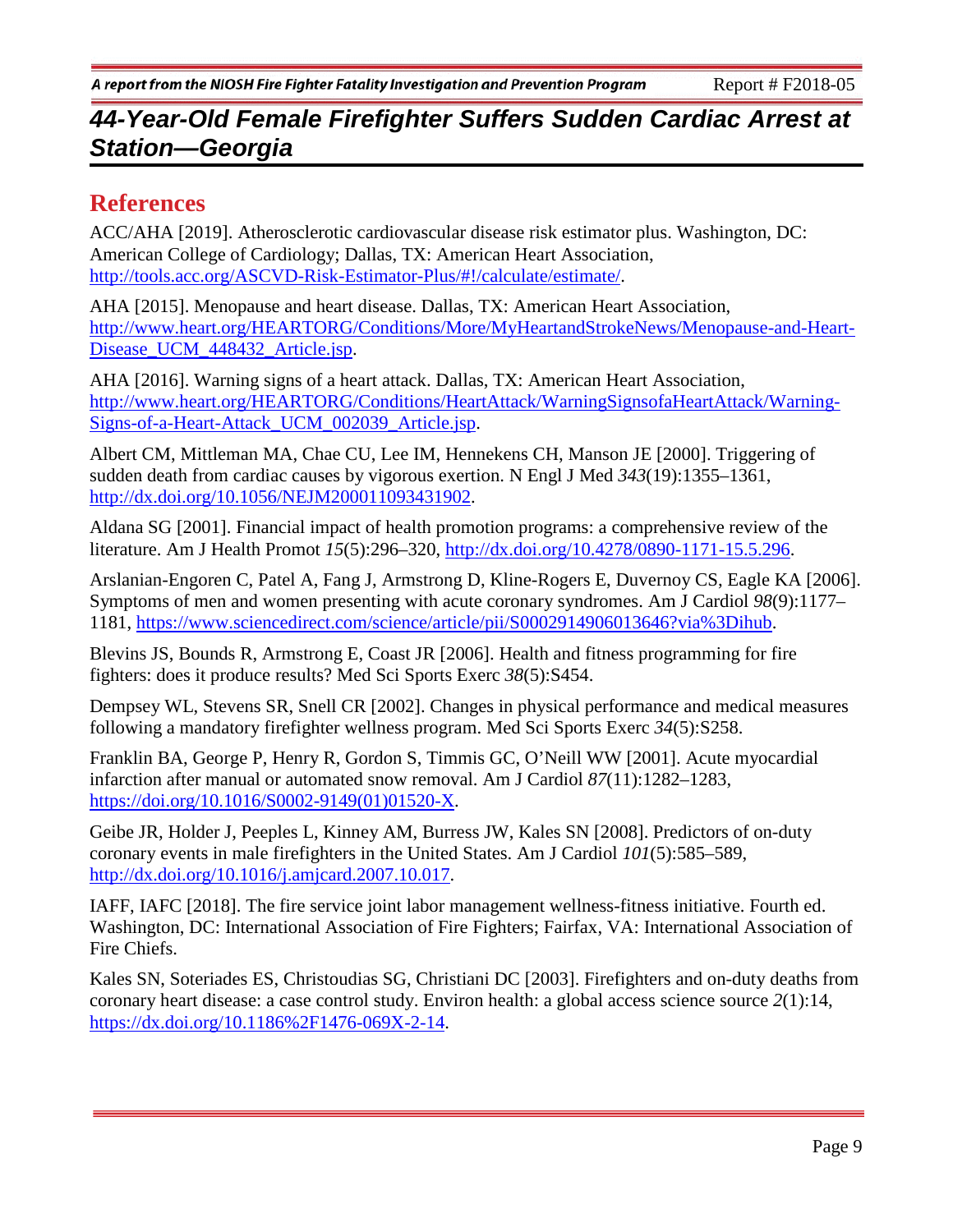Kales SN, Soteriades ES, Christophi CA, Christiani DC [2007]. Emergency duties and deaths from heart disease among firefighters in the United States. N Engl J Med *356*(12):1207–1215, [http://dx.doi.org/10.1056/NEJMoa060357.](http://dx.doi.org/10.1056/NEJMoa060357)

Kratz A, Ferraro M, Sluss PM, Lewandrowski KB [2004]. Case records of the Massachusetts General Hospital. Weekly clinicopathological exercises. Laboratory reference values. N Engl J Med *351*(15):1548–1563, [http://dx.doi.org/doi:10.1056/NEJMcpc049016.](https://doi.org/10.1056/NEJMcpc049016)

Libby P [2013]. Mechanisms of acute coronary syndromes and their implications for therapy. N Engl J Med *368*(21):2004–2013, [http://dx.doi.org/10.1056/NEJMra1216063.](http://dx.doi.org/10.1056/NEJMra1216063)

Manson JE, Woodruff TK [2016]. Reproductive health as a marker of subsequent cardiovascular disease: the role of estrogen. JAMA Cardiol *1*(7):776–777, [http://dx.doi.org/doi:10.1001/jamacardio.2016.2662.](http://dx.doi.org/doi:10.1001/jamacardio.2016.2662)

Mayo Clinic [no date]. Heart attack. Rochester, MN: Mayo Foundation for Medical Education and Research (MFMER), [https://www.mayoclinic.org/diseases-conditions/heart-attack/symptoms](https://www.mayoclinic.org/diseases-conditions/heart-attack/symptoms-causes/syc-20373106)[causes/syc-20373106.](https://www.mayoclinic.org/diseases-conditions/heart-attack/symptoms-causes/syc-20373106)

[Milner KA,](https://www.ncbi.nlm.nih.gov/pubmed/?term=Milner%20KA%5BAuthor%5D&cauthor=true&cauthor_uid=14996588) [Vaccarino V,](https://www.ncbi.nlm.nih.gov/pubmed/?term=Vaccarino%20V%5BAuthor%5D&cauthor=true&cauthor_uid=14996588) [Arnold AL,](https://www.ncbi.nlm.nih.gov/pubmed/?term=Arnold%20AL%5BAuthor%5D&cauthor=true&cauthor_uid=14996588) [Funk M,](https://www.ncbi.nlm.nih.gov/pubmed/?term=Funk%20M%5BAuthor%5D&cauthor=true&cauthor_uid=14996588) [Goldberg RJ](https://www.ncbi.nlm.nih.gov/pubmed/?term=Goldberg%20RJ%5BAuthor%5D&cauthor=true&cauthor_uid=14996588) [2004]. Gender and age differences in chief complaints of acute myocardial infarction (Worcester Heart Attack Study). [Am J Cardiol](https://www.ncbi.nlm.nih.gov/pubmed/?term=milner+AND+gender+and+age+differences+in+chief+complants)  *93*(5):606–608, [https://www.sciencedirect.com/science/article/pii/S0002914903016576?via%3Dihub.](https://www.sciencedirect.com/science/article/pii/S0002914903016576?via%3Dihub)

Mittleman MA, Maclure M, Tofler GH, Sherwood JB, Goldberg RJ, Muller JE [1993]. Triggering of acute myocardial infarction by heavy physical exertion. N Engl J Med *329*(23):1677–1683, [http://dx.doi.org/10.1056/NEJM199312023292301.](http://dx.doi.org/10.1056/NEJM199312023292301)

Myerburg RJ, Castellanos A [2008]. Cardiovascular collapse, cardiac arrest, and sudden cardiac death. In: Fauci AS, Braunwald E, Kasper DL, Hauser SL, Longo DL, Jameson JL, Loscalzo J, eds. Harrison's principles of internal medicine. 17th ed. New York: McGraw-Hill.

NFPA [2015]. Standard on health-related fitness programs for fire fighters. NFPA 1583. Quincy, MA: National Fire Protection Association.

NFPA [2018a]. Standard on comprehensive occupational medical program for fire departments. NFPA 1582. Quincy, MA: National Fire Protection Association.

NFPA [2018b]. Standard on fire department occupational safety and health program. NFPA 1500. Quincy, MA: National Fire Protection Association.

NHLBI [2013]. What is diabetes? Bethesda, MD: U.S. Department of Health and Human Services, National Institutes of Health, National Heart, Lung, and Blood Institute, [https://www.nhlbi.nih.gov/health/educational/healthdisp/pdf/tipsheets/What-Is-Diabetes.pdf.](https://www.nhlbi.nih.gov/health/educational/healthdisp/pdf/tipsheets/What-Is-Diabetes.pdf)

NHLBI [no date]. Calculate your body mass index. Bethesda, MD: U.S. Department of Health and Human Services, National Institutes of Health, National Heart, Lung, and Blood Institute, [https://www.nhlbi.nih.gov/health/educational/lose\\_wt/BMI/bmi-m.htm.](https://www.nhlbi.nih.gov/health/educational/lose_wt/BMI/bmi-m.htm)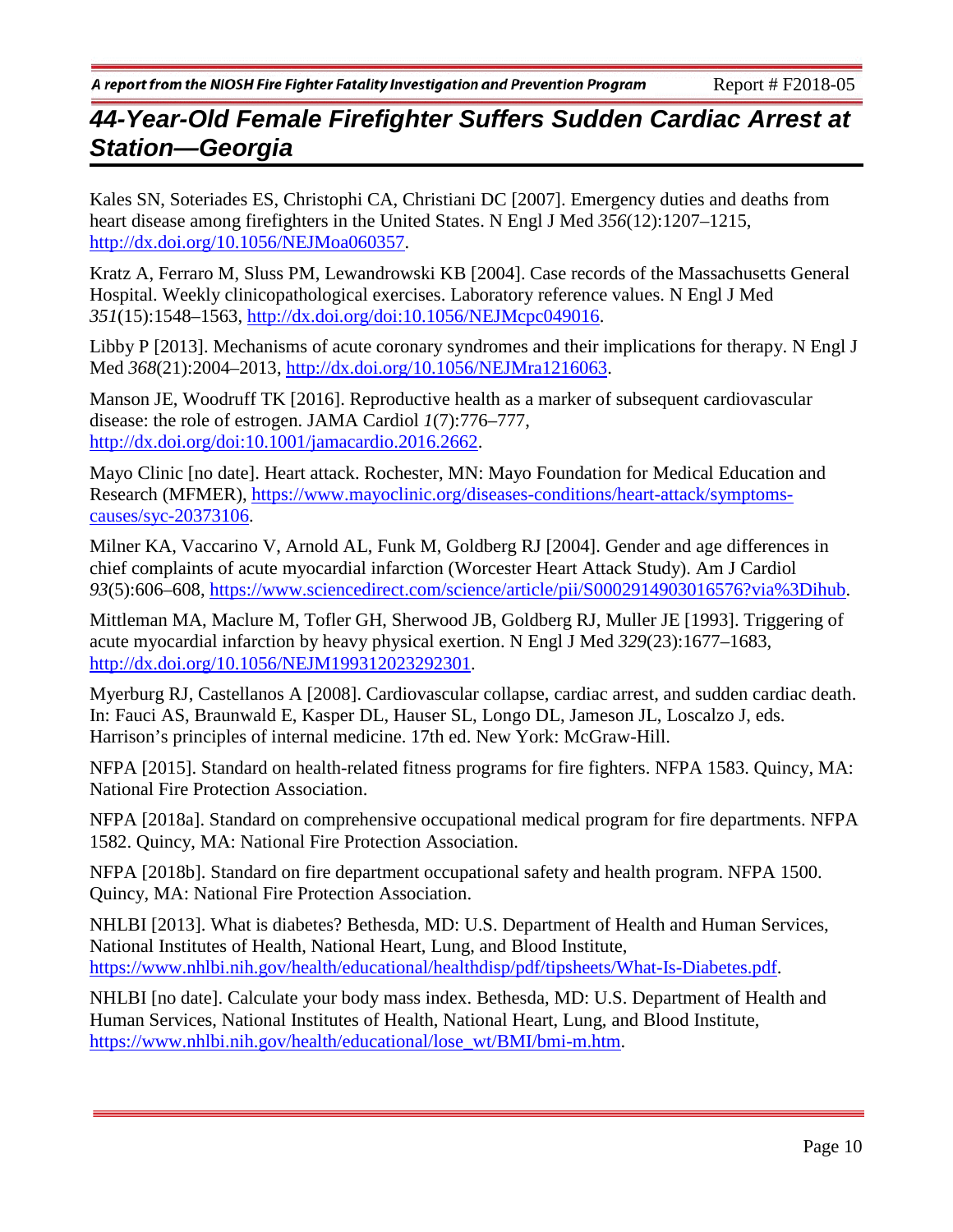NIOSH [2007]. NIOSH alert: preventing fire fighter fatalities due to heart attacks and other sudden cardiovascular events. Cincinnati, OH: U.S. Department of Health and Human Services, Centers for Disease Control and Prevention, National Institute for Occupational Safety and Health, DHHS (NIOSH) Publication No. 2007-133, [http://www.cdc.gov/niosh/docs/2007-133.](http://www.cdc.gov/niosh/docs/2007-133)

Smith DL, DeBlois JP, Kales SN, Horn GP [2016]. Cardiovascular strain of firefighting and the risk of sudden cardiac events. Exerc Sport Sci Rev *44*(3):90–97, [http://dx.doi.org/10.1249/JES.0000000000000081.](http://dx.doi.org/10.1249/JES.0000000000000081)

Stein AD, Shakour SK, Zuidema RA [2000]. Financial incentives, participation in employer sponsored health promotion, and changes in employee health and productivity: HealthPlus health quotient program. J Occup Environ Med *42*(12):1148–1155, [https://insights.ovid.com/pubmed?pmid=11125677.](https://insights.ovid.com/pubmed?pmid=11125677)

Thompson PD, Franklin BA, Balady GJ, Blair SN, Corrado D, Estes NA 3rd, Fulton JE, Gordon NF, Haskell WL, Link MS, Maron BJ, Mittleman MA, Pelliccia A, Wenger NK, Willich SN, Costa F; American Heart Association Council on Nutrition, Physical Activity, and Metabolism; American Heart Association Council on Clinical Cardiology; American College of Sports Medicine [2007]. Exercise and acute cardiovascular events: placing the risks into perspective. A scientific statement from the American Heart Association Council on Nutrition, Physical Activity, and Metabolism and the Council on Clinical Cardiology. Circulation *115*(17):2358–2368,

[https://www.ahajournals.org/doi/pdf/10.1161/CIRCULATIONAHA.107.181485.](https://www.ahajournals.org/doi/pdf/10.1161/CIRCULATIONAHA.107.181485)

Whelton PK, Carey RM, Aronow WS, Casey DE Jr, Collins KJ, Dennison Himmelfarb C, DePalma SM, Gidding S, Jamerson KA, Jones DW, MacLaughlin EJ, Muntner P, Ovbiagele B, Smith SC Jr, Spencer CC, Stafford RS, Taler SJ, Thomas RJ, Williams KA Sr, Williamson JD, Wright JT Jr [2018]. 2017 ACC/AHA/AAPA/ABC/ACPM/AGS/APhA/ASH/ASPC/NMA/PCNA guideline for the prevention, detection, evaluation, and management of high blood pressure in adults: a report of the American College of Cardiology/American Heart Association Task Force on Clinical Practice Guidelines. J Am Coll Cardiol *71*(19):e127-e248,

[https://www.sciencedirect.com/science/article/pii/S0735109717415191?via%3Dihub.](https://www.sciencedirect.com/science/article/pii/S0735109717415191?via%3Dihub)

Willich SN, Lewis M, Lowel H, Arntz HR, Schubert F, Schroder R [1993]. Physical exertion as a trigger of acute myocardial infarction. N Engl J Med *329*(23):1684–1690, [http://dx.doi.org/10.1056/NEJM199312023292302.](http://dx.doi.org/10.1056/NEJM199312023292302)

Womack JW, Humbarger CD, Green JS, Crouse SF [2005]. Coronary artery disease risk factors in firefighters: effectiveness of a one-year voluntary health and wellness program. Med Sci Sports Exerc *37*(5):S385.

Yang J, Teehan D, Farioli A, Baur DM, Smith D, Kales SN [2013]. Sudden cardiac death among firefighters  $\leq 45$  years of age in the United States. Am J Cardiol  $112(12):1962-1967$ , [http://dx.doi.org/10.1016/j.amjcard.2013.08.029.](http://dx.doi.org/10.1016/j.amjcard.2013.08.029)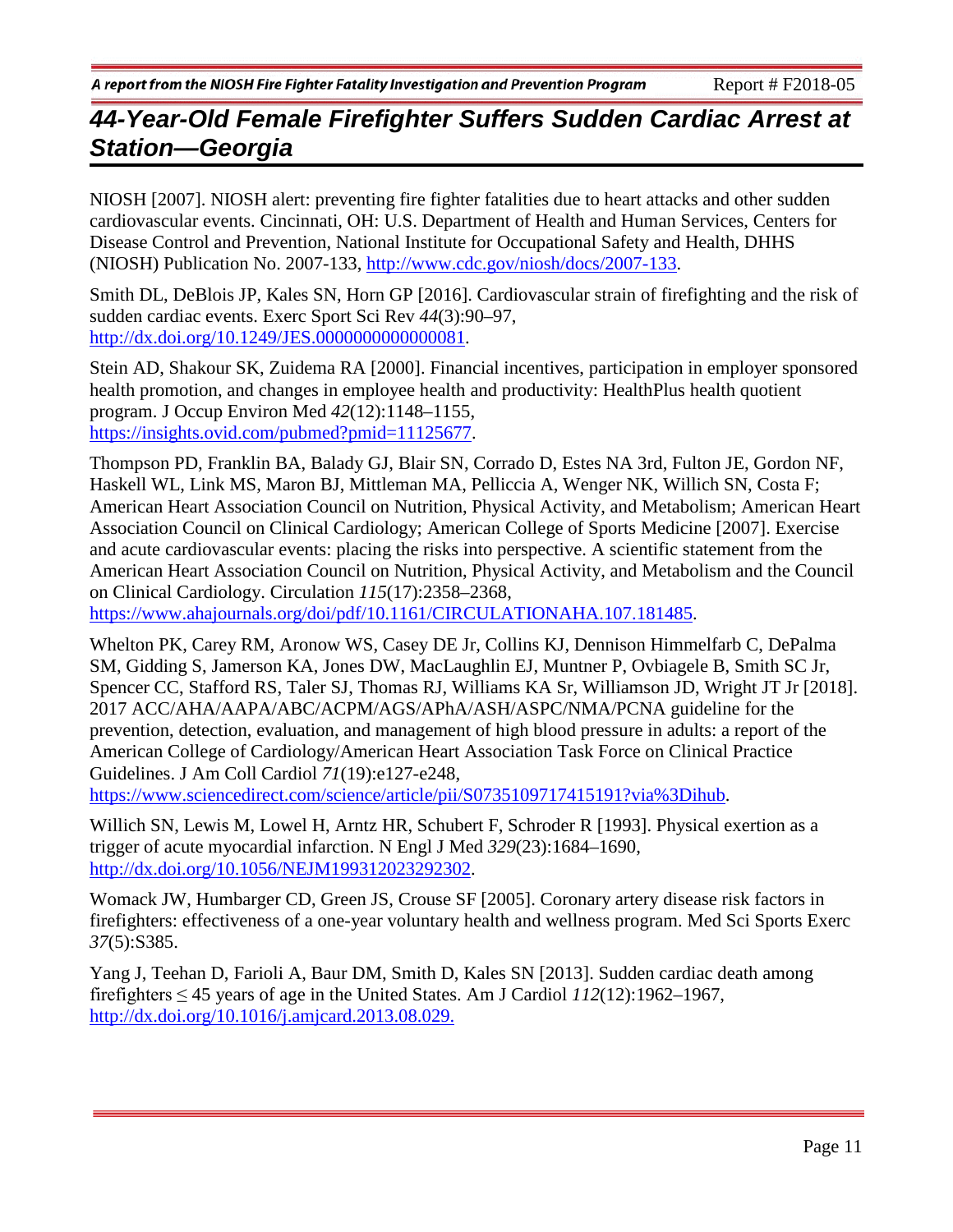### **Investigator Information**

This incident was investigated by the NIOSH Fire Fighter Fatality Investigation and Prevention Program, Cardiac and Medical LODD Component, within the Division of Surveillance, Hazard Evaluations, and Field Studies (DSHEFS), located in Cincinnati, Ohio. Denise L. Smith, PhD, led the investigation and authored the report. Dr. Smith is Tisch Distinguished Professor of Health and Exercise Sciences and Director of the First Responder Health and Safety Laboratory at Skidmore College in New York. Dr. Smith is also a member of the NFPA Technical Committee on Fire Service Occupational Safety and Health. Dr. Smith was working as a contractor for NIOSH during this investigation. Wendi Dick, MD, MSPH, provided medical consultation and contributed to the report. Dr. Dick is Medical Officer for the Cardiac and Medical LODD Component.

### **Disclaimer**

Mention of any company or product does not constitute endorsement by the National Institute for Occupational Safety and Health (NIOSH). In addition, citations to websites external to NIOSH do not constitute NIOSH endorsement of the sponsoring organizations or their programs or products. Furthermore, NIOSH is not responsible for the content of these websites.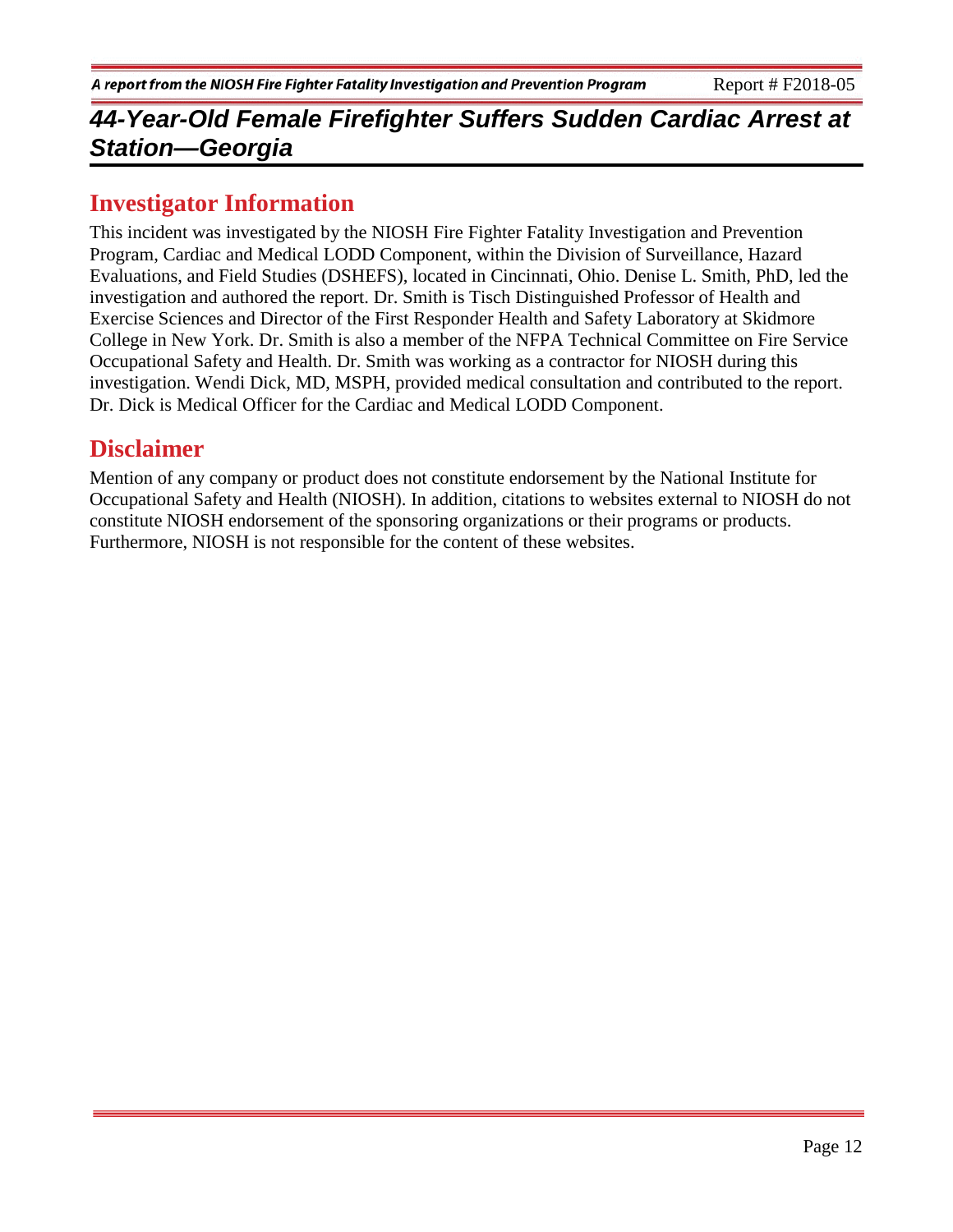## **Appendix A Physical Ability Test**

This test consists of 11 tasks and is mandatory for all sworn members. The test is timed and must be completed in 11 minutes and 30 seconds or less to pass. The member being tested wears a helmet, gloves, and SCBA without face piece.

Task 1: Hose Advance – 3′ Uncharged Line Task 2: Hose Couple Task 3: Equipment Carry/Stair Climb/Forced Entry Task 4: Line Crawl Task 5: Victim Rescue Task 6: Ladder Mount/Carry Task 7: Hose Advance – 1¾ inch Charged Line Task 8: Hydraulic Spreader Tool Task 9: Pike Pole Task 10: Hose Uncouple Task 11: Hose Roll